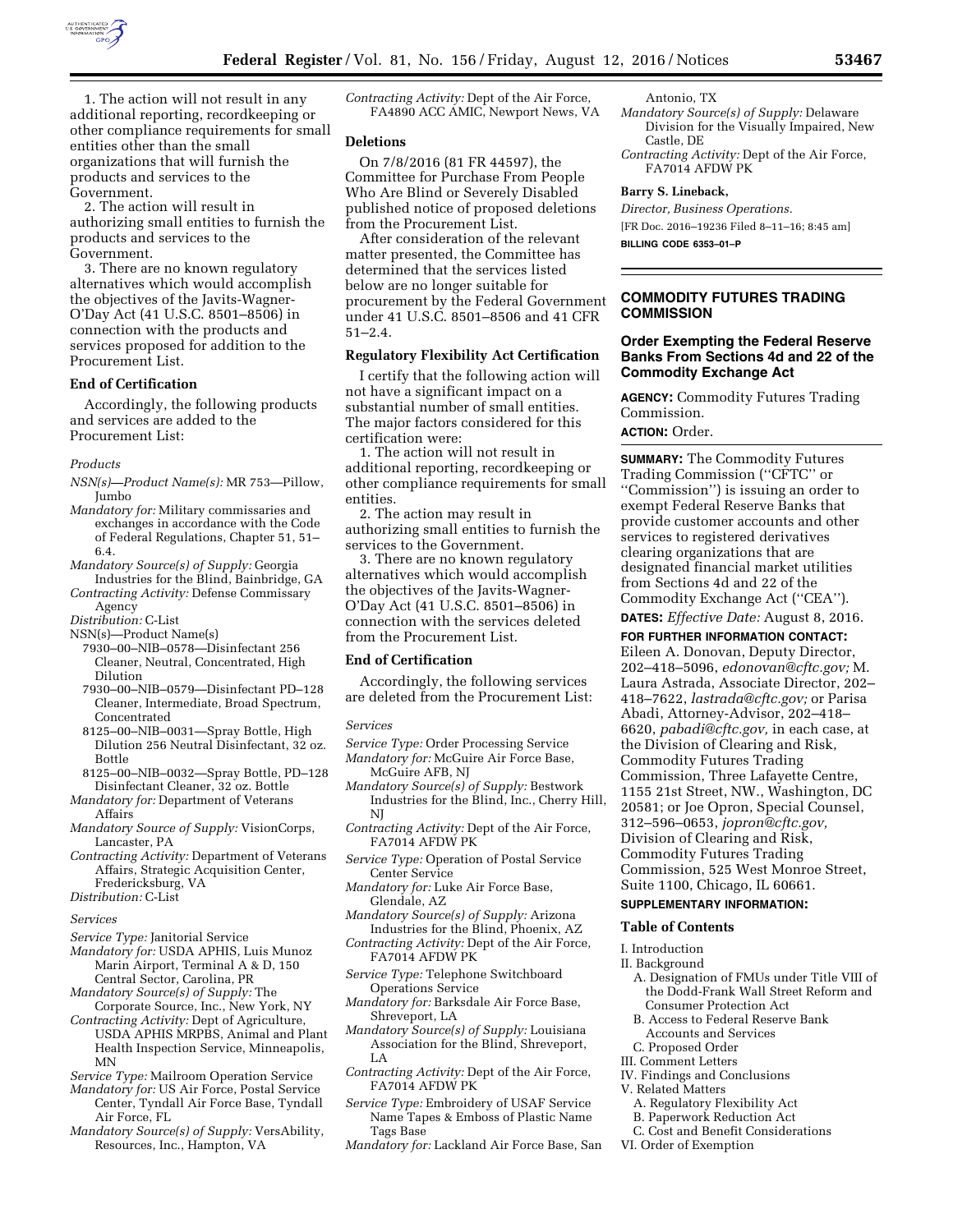## **I. Introduction**

On June 2, 2016, the Commission published in the **Federal Register** a notice and request for public comment regarding a proposed Commission order that would exempt, pursuant to Section 4(c) of the CEA,1 Federal Reserve Banks that provide customer accounts and other services to systemically important derivatives clearing organizations (''SIDCOs'') 2 from Sections 4d and 22 of the CEA (the ''Proposal'').3 After consideration of the comments and for the reasons set forth in the Proposal and in this release, the Commission is issuing an order that exempts, subject to certain conditions, Federal Reserve Banks that provide customer accounts and other services to designated financial market utilities (''FMUs'') that are registered derivatives clearing organizations (''Designated FMUs'') 4 from Sections 4d and 22 of the CEA. The exemption enables Federal Reserve Banks to maintain customer accounts for Designated FMUs in accordance with the standards set forth in the relevant Federal Reserve Bank governing documents, as specified below.

# II. Background

# *A. Designation of FMUs Under Title VIII of the Dodd-Frank Wall Street Reform and Consumer Protection Act*

Title VIII of the Dodd-Frank Wall Street Reform and Consumer Protection Act (''Dodd-Frank Act'') was enacted to mitigate risk in the financial system and promote financial stability.5 Accordingly, Section 804 of the Dodd-Frank Act requires the Financial Stability Oversight Council (''Council'') to designate those FMUs that the

3Notice of Proposed Order and Request for Comment on Proposal to Exempt, Pursuant to the Authority in Section 4(c) of the Commodity Exchange Act, the Federal Reserve Banks from Sections 4d and 22 of the Commodity Exchange Act, 81 FR 35337 (June 2, 2016).

4For the avoidance of doubt, the term ''Designated FMU'' includes the more narrow term ''SIDCO.''

5*See* Section 802(b) of the Dodd-Frank Act.

Council determines are, or are likely to become, systemically important.6 An FMU includes ''any person that manages or operates a multilateral system for the purpose of transferring, clearing, or settling payments, securities, or other financial transactions among financial institutions or between financial institutions and the person."<sup>7</sup>

On July 18, 2012, the Council designated eight FMUs as systemically important under Title VIII.8 Two of these systemically important FMUs, Chicago Mercantile Exchange, Inc. (''CME'') and ICE Clear Credit LLC (''ICC''), are SIDCOs (and therefore, Designated FMUs). In addition, the Options Clearing Corporation (''OCC''), which is a registered derivatives clearing organization (''DCO'') but not a SIDCO, is a Designated FMU. OCC was designated in its capacity as a securities clearing agency; the Securities and Exchange Commission is its Supervisory Agency.

# *B. Access to Federal Reserve Bank Accounts and Services*

Section 806(a) of the Dodd-Frank Act permits the Board to authorize a Federal Reserve Bank to establish and maintain an account for a Designated FMU and provide to the Designated FMU the services listed in Section 11A(b) of the Federal Reserve Act, subject to any applicable rules, orders, standards, or guidelines prescribed by the Board.9 In adopting regulations pursuant to Section 806(a) of the Dodd-Frank Act, the Board noted that the ''terms and conditions for access to Federal Reserve Bank accounts and services are intended

7Section 803(6)(A) of the Dodd-Frank Act. 8*See* Press Release, Financial Stability Oversight Council, Financial Stability Oversight Council Makes First Designations in Effort to Protect Against Future Financial Crises (July 18, 2012), *available at [http://www.treasury.gov/press-center/press](http://www.treasury.gov/press-center/press-releases/Pages/tg1645.aspx)[releases/Pages/tg1645.aspx.](http://www.treasury.gov/press-center/press-releases/Pages/tg1645.aspx)* 

9The services listed in Section 11A(b) of the Federal Reserve Act include wire transfers, settlement, and securities safekeeping, as well as services regarding currency and coin, check clearing and collection, and automated clearing house transactions. *See* 12 U.S.C. 248a(b). Section 806(a) of the Dodd-Frank Act also permits the Board to authorize a Federal Reserve Bank to establish deposit accounts under the first undesignated paragraph of Section 13 of the Federal Reserve Act, 12 U.S.C. 342.

to facilitate the use of [Federal] Reserve Bank accounts and services by a designated FMU in order to reduce settlement risk and strengthen settlement processes, while limiting the risk presented by the designated FMU to the [Federal] Reserve Banks.'' 10 Accordingly, the Board ''expects that [Federal] Reserve Banks would provide services that are consistent with a designated FMU's need for safe and sound settlement processes under account and service agreements generally consistent with the provisions of existing [Federal] Reserve Bank operating circulars for such services.'' 11 Highlighting the importance of Federal Reserve Bank operating circulars in this regard, the Board further requires that designated FMUs be in compliance with existing operating circulars.12

# *C. Proposed Order*

The proposed Commission order would, subject to certain terms and conditions, exempt Federal Reserve Banks that provide customer accounts and other services to SIDCOs from Sections 4d and 22 of the CEA. In the Proposal, the Commission emphasized the importance of protecting customers and safeguarding customer funds, and highlighted the critical role that SIDCOs play in the financial markets. The Commission recognized that the failure of a SIDCO or a disruption to the operations of a SIDCO could threaten the stability of the U.S. financial system. As a result, the Commission determined that reducing SIDCOs' credit and liquidity risks would better protect market participants and the public, and would serve to promote the integrity of the financial markets. The Commission explained that because Federal Reserve Banks are the source of liquidity with regard to U.S. dollar deposits, a SIDCO would face much lower credit and liquidity risk with a deposit at a Federal Reserve Bank than it would with a deposit at a commercial bank.

With respect to protecting customers and safeguarding customer funds, the Commission explained that under Section 4d of the CEA, a depository will be held liable for an improper transfer of customer funds by an FCM or DCO if it knew or should have known that the transfer was improper.13 The

12*See* 12 CFR 234.5(b)(2) (setting forth rules to govern Federal Reserve Bank accounts held by designated FMUs).

 $17$  U.S.C.  $6(c)$ .

<sup>2</sup>Under Commission Regulation 39.2, a SIDCO is defined as a financial market utility that is a registered derivatives clearing organization under Section 5b of the CEA, which is currently designated by the Financial Stability Oversight Council to be systemically important, and for which the Commission acts as the Supervisory Agency pursuant to Section 803(8) of the Dodd-Frank Wall Street Reform and Consumer Protection Act. *See* 17 CFR 39.2. *See also* Section 803(8)(A) of the Dodd-Frank Act, which defines the term Supervisory Agency as the Federal agency that has primary jurisdiction over a designated financial market utility under Federal banking, securities, or commodity futures laws. Section 803(8)(A) of the Dodd-Frank Act, Pub. L. 111–203, 124 Stat. 1376 (2010).

<sup>6</sup>*See* Section 804(a) of the Dodd-Frank Act. The term systemically important means a situation where the failure of or a disruption to the functioning of a financial market utility could create, or increase, the risk of significant liquidity or credit problems spreading among financial institutions or markets and thereby threaten the stability of the financial system of the United States. Section 803(9) of the Dodd-Frank Act; *see also*  Authority to Designate Financial Market Utilities as Systemically Important, 76 FR 44763, 44774 (July 27, 2011).

<sup>10</sup>Financial Market Utilities (Regulation HH), 78 FR 14024, 14025 (Mar. 4, 2013). 11 *Id.* 

<sup>13</sup>*See* 81 FR at 35339. Further, the Commission requires a DCO to obtain from each depository with which it deposits customer funds a written acknowledgment that the customer funds are being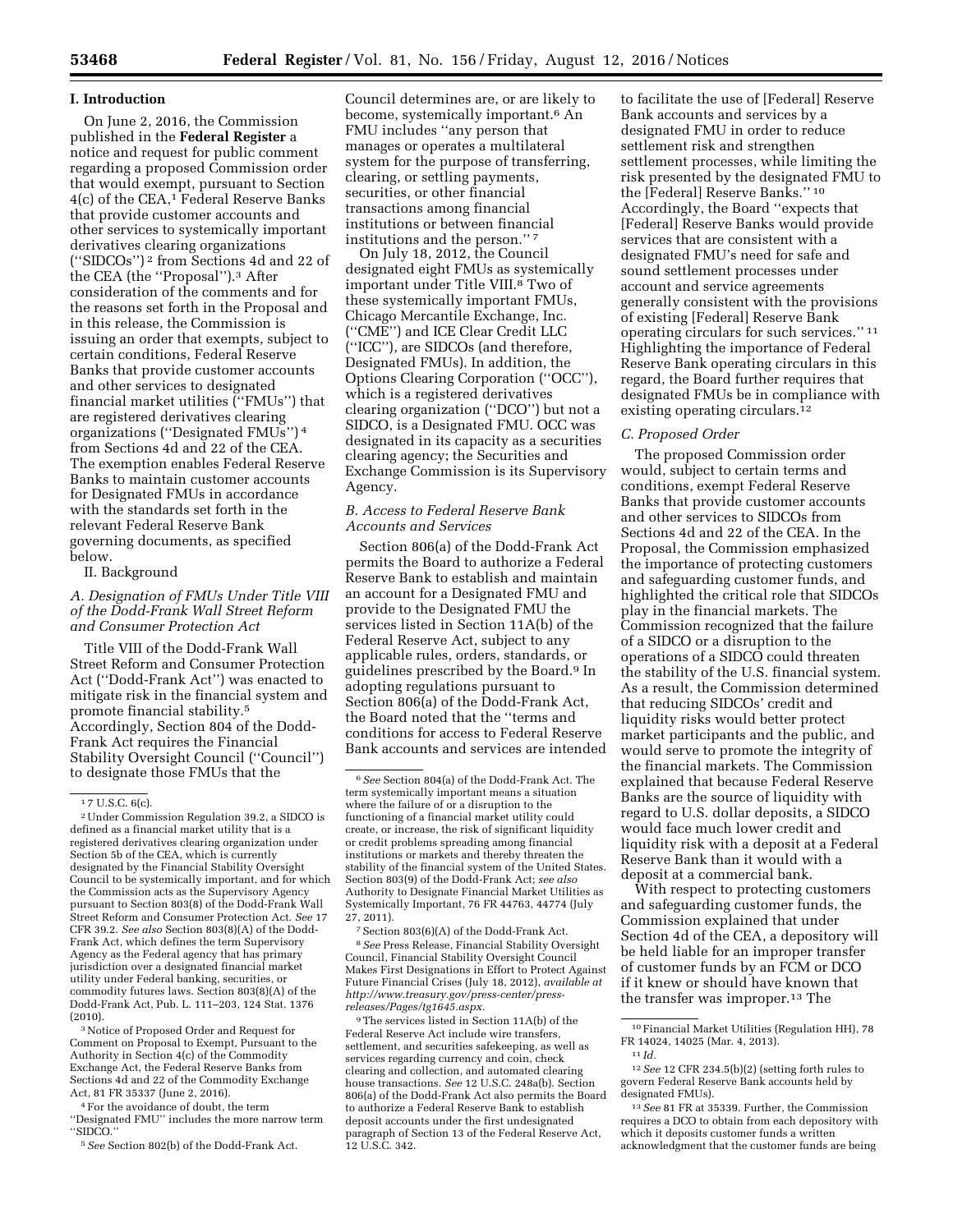Commission noted, however, that as this standard of liability was developed, the unique nature of the Federal Reserve Banks was not taken into account.14 The accounts and financial services provided by Federal Reserve Banks are governed by account agreements, operating circulars issued by Federal Reserve Banks for each service, the Federal Reserve Act, and Federal Reserve regulations and policies, and, with respect to book-entry securities services, the regulations of the domestic issuer of the securities or the issuer's regulator (''Federal Reserve Bank Governing Documents'').15 In the Proposal, the Commission explained that the Federal Reserve Bank Governing Documents limit a Federal Reserve Bank's liability in maintaining an account or acting on such an instruction to actual damages that are incurred solely by the account holder and that are proximately caused by the Federal Reserve Bank's failure to exercise ordinary care or act in good faith in accordance with the Federal Reserve Bank Governing Documents. The Commission found the standard of liability as set forth in the Federal Reserve Bank Governing Documents to be appropriate in the context of Federal Reserve Banks, as this standard has been developed to more appropriately reflect the unique nature of the Federal Reserve Banks. Notably, the Commission argued that the Board has prescribed detailed rules and standards that govern account services provided to SIDCOs by the Federal Reserve Banks, which have been carefully developed to provide clarity surrounding the provision of Federal Reserve financial services and to promote consistency in the treatment of deposit accounts at the Federal Reserve Banks for the benefit of the U.S. financial system.16

The Commission noted its concern that exposing the Federal Reserve Banks to the standard of liability set forth in Section 4d of the CEA, as well as to potential third-party claims under Section 22 of the CEA,<sup>17</sup> could disrupt

these goals and ultimately harm the U.S. financial system and, by extension, U.S. taxpayers. Accordingly, the Commission proposed that a Federal Reserve Bank acting as a depository for SIDCO customer funds or otherwise providing account services to a SIDCO would continue to be held to the standard of liability set forth in the Federal Reserve Bank Governing Documents.

However, the Commission reiterated the importance of the segregation requirements set forth in Section 4d of the CEA to make sure that customer funds are used only for the purpose of margining, securing, or guaranteeing their futures contracts and options on futures contracts, and cleared swaps. Therefore, as a condition to the proposed order, customer funds held at a Federal Reserve Bank would continue to be required to be segregated from the funds deposited in the SIDCO's proprietary account. In addition, Federal Reserve Banks would be required to reply promptly and directly to any request for confirmation of account balances or provision of any other information regarding or related to the customer account(s) of a SIDCO that are established pursuant to the CEA from the director of the Division of Clearing and Risk of the Commission, or any successor division, or such director's designees.

The Commission further noted that Title VIII of the Dodd-Frank Act permits a Federal Reserve Bank to have access to confidential supervisory information with respect to a SIDCO. The Commission recognized, however, that the fact that Board supervisory staff may have access to confidential supervisory information about a SIDCO could create the false perception that Federal Reserve Bank staff responsible for managing the SIDCO's account and financial services would gain special knowledge about the SIDCO. As a result, the Commission recognized that a Federal Reserve Bank acting as a depository for customer funds could face greater scrutiny than a commercial bank acting as such. Therefore, the proposed order included a statement recognizing that, pursuant

to the Wall Policy,<sup>18</sup> information obtained by the Board supervisory staff during the course of supervising SIDCOs or any counterparty to a SIDCO will not be attributed by the Commission to any Federal Reserve Bank providing accounts and financial services to SIDCO account holders.

## **III. Public Comments**

In response to its request for public comment on the Proposal, the Commission received six comment letters.19 All six letters expressly supported the issuance of an order exempting the Federal Reserve Banks from Sections 4d and 22 of the CEA, citing such benefits as mitigating systemic risk in the clearing and settlement system, reducing credit and liquidity risks for Designated FMUs, and enhancing the protection of customer funds.

Specifically, ICC agreed that holding SIDCO customer funds at a Federal Reserve Bank would decrease the SIDCO's credit, liquidity, and operational risks. ICC also agreed that ''the existing limitations on how Federal Reserve Banks hold assets provide adequate protections to account holders,'' and ''such protections are consistent with the customer protection initiatives of the CEA.'' 20 ICC and the International Swaps and Derivatives Association, Inc. (''ISDA'') both noted that the use of a Federal Reserve Bank as a depository for SIDCO customer funds would help to reduce systemic risk by reducing interconnectedness in the financial system. ISDA observed that such interconnectedness is particularly present when one firm simultaneously acts as a custodial bank, settlement bank, and/or clearing member with

20 ICC Comment Letter at 2 (July 1, 2016).

held in accordance with Section 4d of the CEA to ensure that the depository has been informed that the deposited funds are those of customers.

<sup>14</sup>*See id.* at 35340–35342.

<sup>&</sup>lt;sup>15</sup> The operating circulars of the Federal Reserve Banks began having uniform terms and conditions across Federal Reserve Bank districts as of January 2, 1998.

<sup>16</sup> In fact, SIDCOs have established proprietary accounts with one or more Federal Reserve Banks that are governed by the Federal Reserve Bank Governing Documents.

<sup>17</sup> In the Proposal, the Commission explained that Section 22 of the CEA provides for private rights of action for damages against persons who violate the CEA, or persons who willfully aid, abet, counsel, induce, or procure the commission of a violation of the CEA. *See* 81 FR at 35342; *see also* 

<sup>7</sup> U.S.C. 25. The Commission noted that under the Federal Reserve Bank Governing Documents, the Federal Reserve Banks are currently insulated from third-party claims. While the Commission continues to believe that private claims empower injured parties to seek compensation for damages where the Commission lacks the resources to do so on their behalf, and the prospect of such claims serves the public interest in deterring misconduct, the Commission has determined that, for the reasons discussed herein and in the Proposal, exempting the Federal Reserve Banks from liability under Section 22 of the CEA would also serve the public interest.

<sup>18</sup>As discussed in greater detail in the Proposal, Board staff has represented that it has a longstanding "Wall Policy" that generally prohibits, subject to the limitations contained therein, the sharing of confidential supervisory information with Federal Reserve Bank account services staff, and requires that care be exercised to avoid actual or apparent conflict between a Federal Reserve Bank's role as a provider of financial services and its role as a regulator, supervisor, and lender. *See*  81 FR at 35341; *see also* Federal Reserve's Key Policies for the Provision of Financial Services: Standards Related to Priced-Service Activities of the Federal Reserve Banks (1984), *available at [http://www.federalreserve.gov/paymentsystems/](http://www.federalreserve.gov/paymentsystems/pfs_standards.htm) pfs*\_*[standards.htm.](http://www.federalreserve.gov/paymentsystems/pfs_standards.htm)* 

<sup>19</sup>Letters were submitted by CME, ICC, and OCC (each of which is a Designated FMU), Minneapolis Grain Exchange, Inc. (which is a DCO), American Council of Life Insurers, and the International Swaps and Derivatives Association, Inc. The Commission also received one non-substantive comment. All comments referred to herein are available on the Commission's Web site, at *[http://](http://comments.cftc.gov/PublicComments/CommentList.aspx?id=1703)  [comments.cftc.gov/PublicComments/](http://comments.cftc.gov/PublicComments/CommentList.aspx?id=1703) [CommentList.aspx?id=1703.](http://comments.cftc.gov/PublicComments/CommentList.aspx?id=1703)*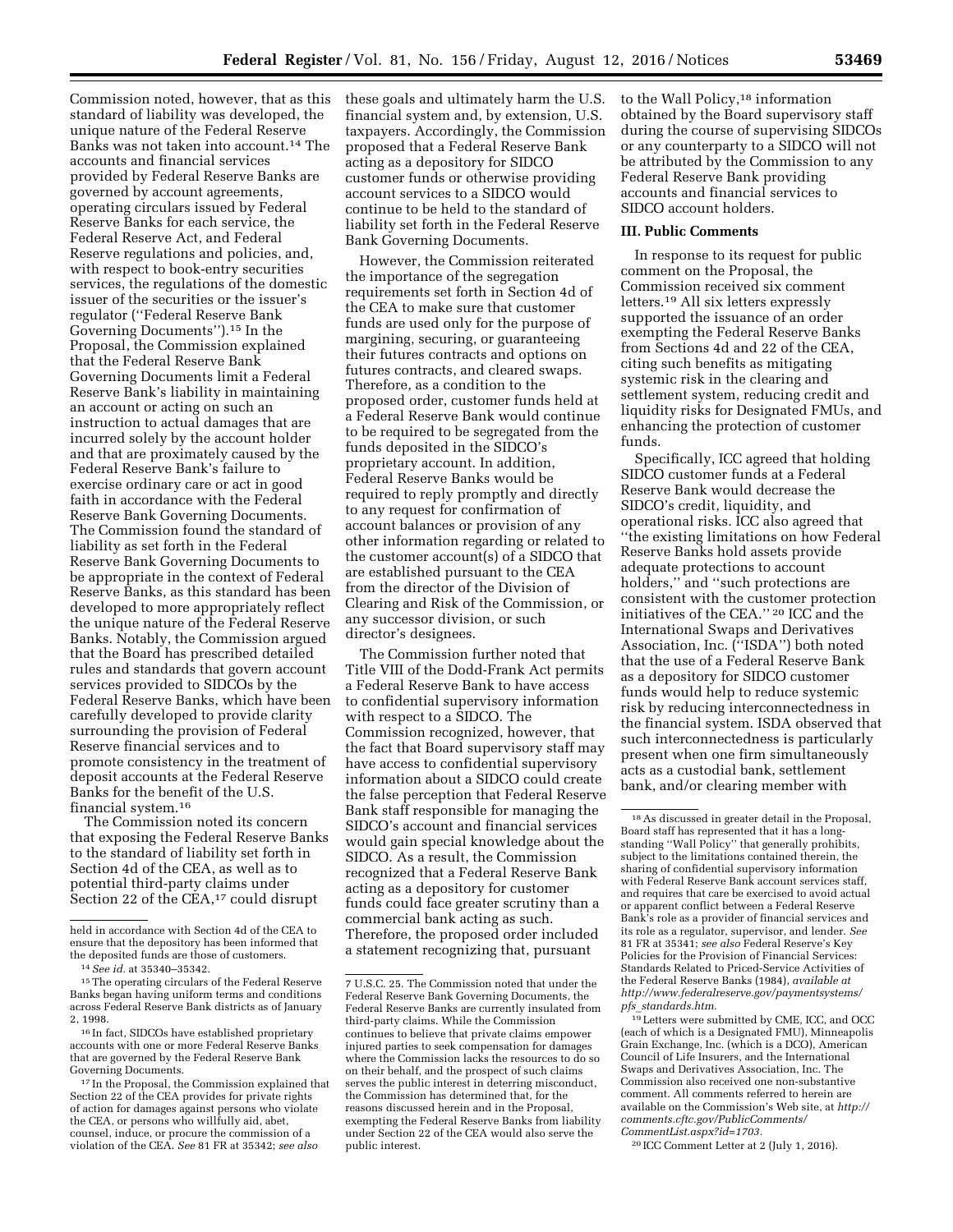respect to one central counterparty.21 ISDA believes that reducing this interconnectedness would positively impact SIDCO resilience during a market disruption and promote safety and soundness in the cleared derivatives markets by decreasing contagion risk. Furthermore, in ISDA's view, customer accounts at Federal Reserve Banks would only benefit derivatives customers and promote safety and soundness in the cleared derivatives markets. ISDA believes that the strict limitations on how the Federal Reserve Banks hold deposits adequately protect customers without the additional safeguards provided under Sections 4d and 22 of the CEA.

The Commission requested comments regarding whether the proposed exemption should be expanded to include not just SIDCOs but all Designated FMUs (in other words, all registered DCOs that have been designated as systemically important by the Council, regardless of whether the Commission is the DCO's Supervisory Agency). In response, OCC requested that the Commission expand the exemption.22 As previously noted, OCC is currently designated by the Council to be systemically important; however, it is not a SIDCO, as the Securities and Exchange Commission is its Supervisory Agency. OCC commented that Section 806(a) of the Dodd-Frank Act supports Federal Reserve Banks acting as depositories for all Designated FMUs and not just SIDCOs. OCC argued that denying it the opportunity to deposit segregated customer funds in a Federal Reserve Bank account would undermine one of the purposes of Title VIII and would place OCC at an unjustified competitive disadvantage with respect to other Designated FMUs. ISDA also urged the Commission to expand the exemption to include customer accounts at a Federal Reserve Bank established by Designated FMUs given the benefits associated with holding customer accounts with a Federal Reserve Bank.

Minneapolis Grain Exchange, Inc. (''MGEX'') requested that the Commission expand the exemption to include customer accounts held at Federal Reserve Banks by Subpart C DCOs.23 MGEX stated that limiting access to Federal Reserve Bank services and accounts to SIDCOs creates a

21 ISDA Comment Letter at 2 (July 5, 2016).

22OCC Comment Letter at 1 (July 5, 2016).

competitive disadvantage to those DCOs that have not been designated as systemically important because such DCOs would not have access to these credit and liquidity risk reducing opportunities afforded to SIDCOs.24 MGEX commented that this disadvantage may be more pronounced for Subpart C DCOs because they are held to the same standards as SIDCOs but do not have access to accounts at the Federal Reserve Banks.25 MGEX recognized, however, that this is due to the ''restrictive wording'' of Section 806(a) of the Dodd-Frank Act, which specifically limits access to Federal Reserve Bank accounts to Designated FMUs, and the Commission cannot simply grant Subpart C DCOs permission to have accounts at a Federal Reserve Bank.26 MGEX requested that the Commission use alternative language in the exemptive order, so as not to be SIDCO-specific, in the event that Federal Reserve Banks are subsequently permitted to maintain accounts for Subpart C DCOs in the future.

CME supported the exemption, but noted that it would be inconsistent with Commission Regulation 1.20(g)(4)(ii), which requires that a DCO obtain from a Federal Reserve Bank acting as a depository for customer funds a written acknowledgment that the customer funds are being held in accordance with Section 4d of the CEA.27 CME noted, however, that pursuant to the terms of the exemptive order, the Federal Reserve Banks would be exempt from Section 4d.28 CME suggested that the exemptive order and Commission Regulation 1.20(g)(4)(ii) be harmonized.

In addition, CME commented that, as a SIDCO account holder, it would need multiple Federal Reserve Bank accounts in order to comply with the segregation requirements set forth in the exemptive order.29 CME stated that, under the

26MGEX Comment Letter at 2 (July 5, 2016). 27 17 CFR 1.20(g)(4)(ii).

28CME Comment Letter at 3 (July 1, 2016).

29As a condition to the exemptive order, the Federal Reserve Banks are required to segregate Federal Reserve Banks' Operating Circular 1, a financial institution may maintain only one Master Account with a Federal Reserve Bank, although the Federal Reserve Bank may, in its discretion, allow multiple Master Accounts in certain situations. CME noted that this may require a Federal Reserve Bank to exercise its discretion under its standard policies and operating circulars to permit the use of multiple Master Accounts for SIDCO account holders.

CME also stated that account agreements between the Federal Reserve Banks and depository institution account holders typically include certain set-off rights and liens in favor of the Federal Reserve Banks. In this regard, CME commented that Federal Reserve Bank account agreements may need to be tailored in order to provide comfort to SIDCO clearing members, and customers of SIDCO clearing members, that their margin deposits are ''bankruptcy remote'' from the SIDCO under applicable bank capital requirements.30 Similarly, American Council of Life Insurers (''ACLI'') requested that the Commission clarify ''for the benefit of public customers who are the ultimate beneficiaries of segregated accounts at commercial or federal banks, that customer segregated funds (*i.e.,* initial margin) shall never be used for any other purpose under any circumstances, even the most exigent." 31

# **IV. Findings and Conclusions**

After careful review and consideration of the comments, and for the reasons cited herein and set forth in the Proposal, the Commission has determined that the requirements of Section 4(c) of the CEA have been met with respect to exempting Federal Reserve Banks that provide customer accounts and other services to Designated FMUs from Sections 4d and 22 of the CEA. The Commission is therefore issuing an order granting the exemption essentially as proposed. However, the Commission is making minor technical clarifications to the language of the order, and is expanding the exemption to include those customer accounts that are established pursuant to the CEA and that are held at Federal Reserve Banks by Designated FMUs. The Commission agrees with OCC and ISDA that Section 806(a) of the Dodd-Frank Act supports Federal

<sup>23</sup>A Subpart C DCO is a DCO registered with the Commission pursuant to Section 5b of the CEA that is not a SIDCO and has elected to become subject to the requirements of Subpart C of Part 39 of the Commission's regulations. 17 CFR 39.2. MGEX has made this election and is therefore a Subpart C DCO.

 $^{24}$  MGEX Comment Letter at 1 (July 5, 2016).  $^{25}$  SIDCOs and Subpart C DCOs are required to comply with the requirements set forth in Subpart C of Part 39 of the Commission's regulations, as well as the requirements applicable to all DCOs, which are set forth in Subparts A and B of Part 39. Subpart C, together with the provisions in Subparts A and B, establish domestic regulations that are consistent with the Principles for Financial Market Infrastructures. As a result, SIDCOs and Subpart C DCOs are considered qualified central counterparties for purposes of the Basel capital requirements for central counterparties. *See, e.g.,*  Derivatives Clearing Organizations and International Standards, 78 FR 72476 (Dec. 2, 2013) (discussing the regulatory framework for SIDCOs and Subpart C DCOs and providing further background on qualified central counterparties).

customer funds deposited by a Designated FMU from the proprietary funds deposited by a Designated FMU.

<sup>30</sup>CME Comment Letter at 4 (July 1, 2016).

<sup>31</sup>ACLI Comment Letter at 2 (July 5, 2016).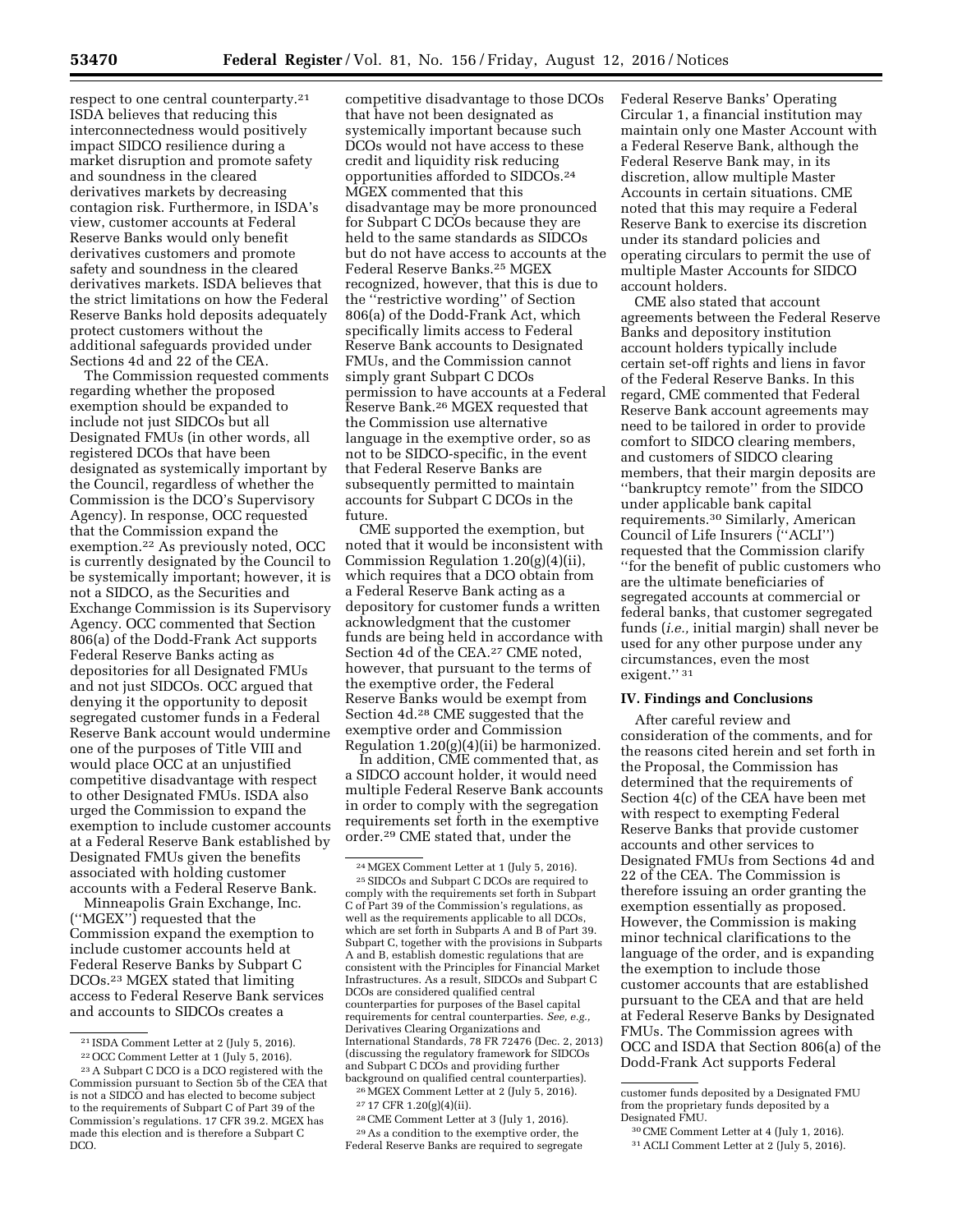Reserve Banks acting as depositories for all Designated FMUs, not just SIDCOs.

The Commission notes MGEX's request that the Commission expand the exemption to include customer accounts held at Federal Reserve Banks by any Subpart C DCO. However, the Commission further notes that Subpart C DCOs are not currently eligible for Federal Reserve Bank accounts.32 Accordingly, the Commission is declining to expand the exemption to include customer accounts held at Federal Reserve Banks by Subpart C DCOs. As MGEX acknowledges, the Commission does not have the authority to direct the Federal Reserve Banks to provide accounts and services to Subpart C DCOs. If, in the future, a registered DCO that is not a Designated FMU is able to establish an account at a Federal Reserve Bank, the Commission may reconsider the scope of the exemption at that time.

In response to CME's comment that the exemption would be inconsistent with the acknowledgement letter requirements in Commission Regulation  $1.20(g)(4)(ii)$ ,<sup>33</sup> the Commission agrees and has determined to repeal this requirement 34 in a separate **Federal Register** notice. The exemptive order will render these provisions inapplicable, as the Federal Reserve Banks that provide customer accounts and other services to Designated FMUs would be exempt from Section 4d of the CEA.

In addition, CME commented that, as a SIDCO account holder, it would need multiple Federal Reserve Bank accounts in order to comply with the segregation requirements set forth in the exemptive

33 17 CFR 1.20(g)(4)(ii). Under Commission Regulation 1.20(g)(4)(ii), a DCO must obtain from a Federal Reserve Bank acting as a depository for customer funds a written acknowledgement that (A) The Federal Reserve Bank was informed that the customer funds deposited therein are those of customers and are being held in accordance with the provisions of section 4d of the CEA and Commission regulations thereunder; and (B) The Federal Reserve Bank agrees to reply promptly and directly to any request from Commission staff for confirmation of account balances or provision of any other information regarding or related to an account. *Id.* 

34Specifically, the Commission is revising paragraphs  $(g)(4)(i)$  and  $(g)(4)(ii)$ , and repealing paragraphs (g)(4)(ii)(A) and (g)(4)(ii)(B).

order.35 CME noted that obtaining multiple Master Accounts may require a Federal Reserve Bank to exercise its discretion under its standard policies and operating circulars. The Commission agrees that this issue would appear to be within the scope of the Federal Reserve's authority and not the Commission's.

CME also noted that account agreements between the Federal Reserve Banks and depository institution account holders typically include certain set-off rights and liens in favor of the Federal Reserve Banks. CME argued that Federal Reserve Bank account agreements may need to be revised to make sure customer margin deposits are ''bankruptcy remote'' from the SIDCO under applicable bank capital requirements.36 Similarly, ACLI argued that the interests of customers in their segregated funds should never be subordinated for the benefit of any other party. The Commission agrees that a Designated FMU cannot grant security interests in, rights of set-off against, or other rights in customer collateral. Therefore, the Commission believes that a Designated FMU's account agreement must be free from any rights of set-off or liens on customer funds.

The exemptive order applies to all Federal Reserve Banks that provide customer accounts and other services to Designated FMUs. It requires that all money, securities, and property deposited into a customer account established pursuant to the CEA by a Designated FMU with a Federal Reserve Bank must be separately accounted for and not commingled with the money, securities, and property deposited into the account of any other person, including a proprietary account of the Designated FMU depositing such funds.37 In addition, Federal Reserve

36CME Comment Letter at 4 (July 1, 2016). 37The Commission is slightly modifying the language from the proposed order so that the exemptive order makes clear that customer funds deposited by a Designated FMU may not be commingled with funds held in any other account at the Federal Reserve Banks, including the Designated FMU's proprietary account. This language is included in the order because, despite the exemption for the Federal Reserve Banks, a Designated FMU is still subject to the requirements of Section 4d of the CEA and Commission Regulation 1.20, which require a DCO to separately account for and segregate customer funds. Specifically, the Commission is changing the phrase ''separately accounted for and segregated from'' in the proposed order to ''separately accounted for and not commingled with'' to more closely mirror the language used in Section 4d. For purposes of this exemption, customer funds held by the Federal

Banks must reply promptly and directly to any request for confirmation of account balances or provision of any other information regarding or related to the customer account(s) of a Designated FMU that are established pursuant to the CEA from the director of the Division of Clearing and Risk of the Commission, or any successor division, or such director's designees.

In light of the foregoing, the Commission believes the exemption would promote responsible economic and financial innovation and fair competition, and is consistent with the ''public interest,'' as that term is used in Section 4(c) of the CEA.

#### **V. Related Matters**

#### *A. Regulatory Flexibility Act*

The Regulatory Flexibility Act (''RFA'') 38 requires federal agencies, in promulgating rules, to consider whether those rules will have a significant economic impact on a substantial number of small entities and, if so, provide a regulatory flexibility analysis respecting the impact. The Commission believes that the exemptive order will not have a significant economic impact on a substantial number of small entities. The exemption will impact Designated FMUs and Federal Reserve Banks. The Commission has previously established certain definitions of ''small entities'' to be used by the Commission in evaluating the impact of its actions on small entities in accordance with the RFA.39 The Commission has previously determined that DCOs, including Designated FMUs, are not small entities for purposes of the RFA.40 Similarly, the Commission believes that Federal Reserve Banks are not small entities for purposes of the RFA.

Accordingly, the Commission does not expect the exemption to have a significant impact on a substantial number of small entities. Therefore, the Chairman, on behalf of the Commission, hereby certifies, pursuant to 5 U.S.C. 605(b), that the exemption would not have a significant economic impact on a substantial number of small entities.

#### *B. Paperwork Reduction Act*

The purposes of the Paperwork Reduction Act of 1995 (''PRA'') 41 are,

Reserve Banks can meet this standard so long as the customer funds are held in a separate account and the funds in the customer account are not used to pay or secure the obligations arising out of any other account.

- 39*See* 47 FR 18618, 18618–21 (Apr. 30, 1982).
- 40*See* New Regulatory Framework for Clearing Organizations, 66 FR 45604, 45609 (Aug. 29, 2001). 41 44 U.S.C. 3501 *et seq.*

<sup>32</sup>Federal Reserve Banks serve only account holders authorized by statute, such as depository institutions and the U.S. government. *See, e.g.,*  Federal Reserve Bank of Richmond, Consumer Issues and Information, *available at [https://](https://www.richmondfed.org/faqs/consumer/) [www.richmondfed.org/faqs/consumer/](https://www.richmondfed.org/faqs/consumer/)* (last visited Feb. 26, 2016) (stating that ''Federal Reserve Banks are not authorized to open accounts for individuals[; rather, o]nly depository institutions and certain other financial entities may open an account at a Federal Reserve Bank''); *see also*  Section 806(a) of the Dodd-Frank Act (authorizing accounts at a Federal Reserve Bank for designated FMUs).

 $^{\rm 35}\, \rm As$  a condition to the exemptive order, the Federal Reserve Banks are required to segregate customer funds deposited by a Designated FMU from the proprietary funds deposited by a Designated FMU.

<sup>38</sup> 5 U.S.C. 601 *et seq.*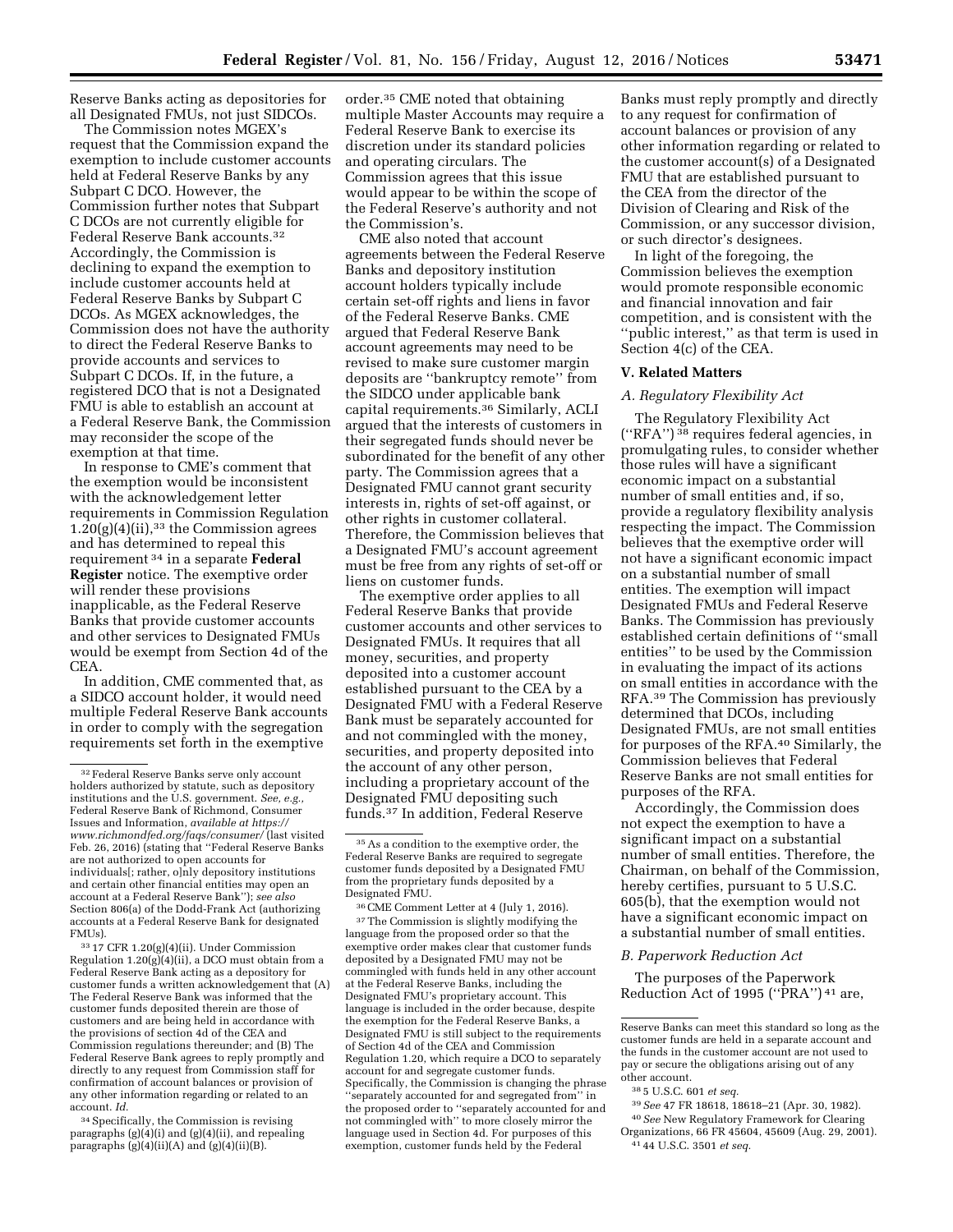among other things, to minimize the paperwork burden to the private sector, ensure that any collection of information by a government agency is put to the greatest possible uses, and minimize duplicative information collections across the government. The PRA applies to all information, regardless of form or format, whenever the government is obtaining, causing to be obtained or soliciting information, and requires disclosure to third parties or the public, of facts or opinions, when the information collection calls for answers to identical questions posed to, or identical reporting or recordkeeping requirements imposed on, ten or more persons. The PRA would not apply in this case given that the exemption would not impose any new recordkeeping or information collection requirements, or other collections of information on ten or more persons that require approval of the Office of Management and Budget.

## *C. Cost and Benefit Considerations*

1. Summary of Comments on the Costs and Benefits of the Proposed Order

The Commission requested comments on the costs and benefits associated with the proposed order. The Commission requested but received no comments providing data or other information to enable the Commission to better quantify the expected costs and benefits attributable to this exemption. In terms of qualitative cost and benefit comments, OCC stated that Section 806(a) of the Dodd-Frank Act supports Federal Reserve Banks acting as depositories for all Designated FMUs and not just SIDCOs. OCC commented that limiting the exemption to SIDCO customer accounts would place OCC at a competitive disadvantage because, although OCC is a Designated FMU, it is not a SIDCO. In addition, OCC argued that denying OCC the opportunity to deposit customer funds at a Federal Reserve Bank would undermine the purpose of Title VIII of the Dodd-Frank Act.

MGEX also supported the proposed exemption, but noted that DCOs that are not designated as systemically important would not have the same access to the credit and liquidity risk reducing opportunities afforded to SIDCOs with access to Federal Reserve Bank accounts. MGEX stated that limiting access to Federal Reserve Bank accounts to SIDCOs would create a competitive disadvantage to those DCOs that are not designated as systemically important, particularly Subpart C DCOs. MGEX recognized that the Commission cannot grant Subpart C DCOs

permission to have accounts at a Federal Reserve Bank. However, MGEX argued that the Commission should expand the exemption to cover customer accounts maintained by Federal Reserve Banks for Subpart C DCOs in the event that Federal Reserve Banks are subsequently permitted to maintain accounts for Subpart C DCOs.

ICC commented that accounts at Federal Reserve Banks would reduce credit, operational, and liquidity risks that are associated with traditional deposit accounts. ISDA and ICC further noted that such accounts may reduce interconnectedness in the cleared derivatives market. CME commented that migrating a portion of the eligible assets it has on deposit from clearing members to a Federal Reserve Bank may have a number of positive effects on its clearing members and their customers. ACLI stated that the proposed order would reduce overall systemic risk that could arise from liquidity and other risks on commercial banks where SIDCOs currently deposit their customer funds.

In the discussion that follows, the Commission considers the costs and benefits of the exemptive order to the public and market participants. It also considers the costs and benefits of the exemption in light of the public interest factors enumerated in Section 15(a) of the CEA.

#### 2. Costs

This order is exemptive and provides the Federal Reserve Banks relief from certain of the requirements in the CEA and attendant Commission regulations. As with any exemptive rule or order, the exemption in the order is permissive, meaning that the Federal Reserve Banks are not required to rely on it. In addition, Designated FMUs are not required to deposit customer funds with a Federal Reserve Bank. Accordingly, the Commission assumes that interested parties would rely on the exemption only if the anticipated benefits warrant the costs of the exemption.

The exemptive order would exempt the Federal Reserve Banks from Sections 4d and 22 of the CEA. All of the commenters generally supported issuing this exemption. However, two commenters raised the possibility that the proposed order could place them at a competitive disadvantage. First, as discussed above, OCC argued that, under Title VIII of the Dodd-Frank Act, a Federal Reserve Bank may be permitted to maintain an account for a Designated FMU. OCC argued that, as a result, it would be placed at a competitive disadvantage with respect to SIDCOs. The Commission agrees that

Title VIII of the Dodd-Frank Act permits Federal Reserve Banks to maintain accounts for, and provide services to, Designated FMUs, and not just SIDCOs. Accordingly, and as discussed above, the Commission has determined to expand the exemption to include customer accounts held at Federal Reserve Banks by Designated FMUs generally, for purposes of consistency with Title VIII.

Second, MGEX argued that it would be placed at a competitive disadvantage with respect to SIDCOs because, as a Subpart C DCO, MGEX is held to the same standards as SIDCOs under the Commission's regulations, but is not afforded the same opportunity to hold customer accounts at a Federal Reserve Bank. The Commission has declined to expand the exemption to include customer accounts held at Federal Reserve Banks by Subpart C DCOs. Under Title VIII, the Board may authorize a Federal Reserve Bank to maintain accounts only for Designated FMUs. As MGEX recognizes, the Commission does not have the authority to authorize a Federal Reserve Bank to maintain accounts for Subpart C DCOs. Accordingly, the competitive disadvantage identified by MGEX cannot be remedied by the Commission by expanding the scope of the exemption. Moreover, the Commission does not believe it would be appropriate to expand the scope of the exemption based on the theoretical possibility that Federal Reserve Banks may one day be permitted to provide accounts to Subpart C DCOs. In the event that a Federal Reserve Bank is authorized to maintain an account for other registered DCOs, the Commission may reconsider the scope of the exemptive relief at that time.

#### 3. Benefits

The exemption will benefit market participants by facilitating Designated FMUs' use of Federal Reserve Banks as depositories for customer funds. Whereas commercial banks present credit and liquidity risks to a Designated FMU, its FCM clearing members, and the FCMs' customers, the Federal Reserve Banks are substantially insulated from such risks. As discussed in greater detail above, Title VIII of the Dodd-Frank Act was enacted to mitigate systemic risk in the financial system and to promote financial stability, in part, through an enhanced supervisory framework for Designated FMUs. In addition to this framework, Title VIII, and more specifically, Section 806(a) of the Dodd-Frank Act, permits the Board to authorize a Federal Reserve Bank to establish and maintain an account for a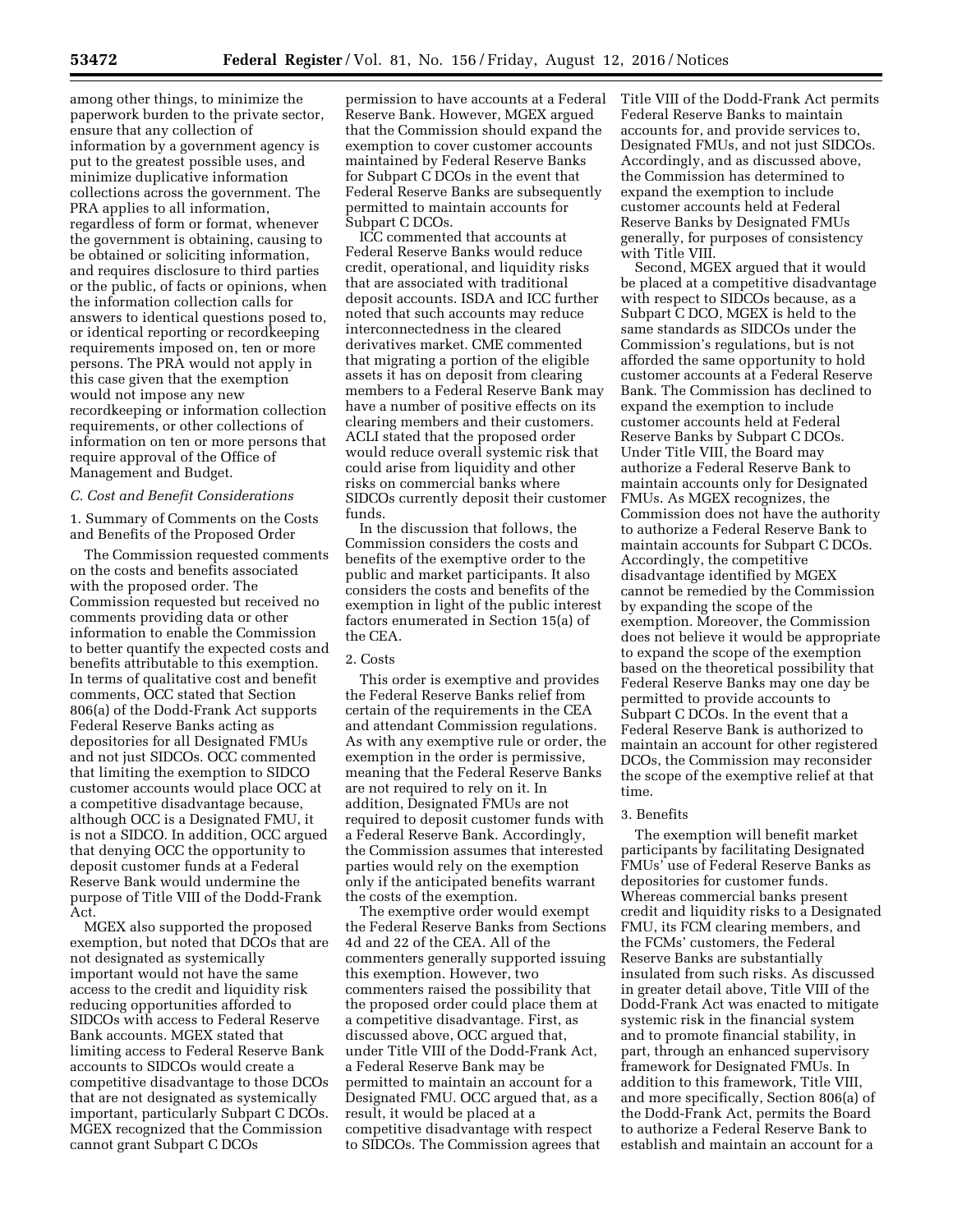Designated FMU and provide to the Designated FMU certain financial services. By enacting Title VIII in general, and Section 806(a) in particular, Congress recognized the importance of reducing systemic risk and providing Designated FMUs with a potential safeguard during an extraordinary liquidity event. The exemption would therefore help promote Congress' goal of better preparing the U.S. financial system for potential future liquidity events.42 Commenters generally agreed that the exemption would benefit market participants by enhancing the protection of customer funds. Commenters noted that accounts at Federal Reserve Banks would decrease a SIDCO's credit, liquidity and operational risk, and reduce interconnectedness in the cleared derivatives market.

Moreover, the Federal Reserve Banks' standard of liability, as set forth in the Federal Reserve Bank Governing Documents, is better suited for the Federal Reserve Banks than Section 4d of the CEA, which was designed to govern customer funds deposited with a commercial bank, trust company, or DCO. Unlike commercial banks, Federal Reserve Banks do not operate for profit and serve only account holders authorized by statute, such as depository institutions and the U.S. government. Indeed, each year they return to the U.S. Department of Treasury all earnings in excess of Federal Reserve Bank operating and other expenses, such as litigation expenses. By exempting the Federal Reserve Banks from certain potential enforcement actions and private suits, the exemption would reduce the Federal Reserve Banks' exposure to litigation. Because the Federal Reserve Banks return their earnings to the U.S. Department of Treasury's general fund, U.S. taxpayers could benefit from the exemption. Therefore, the Commission believes that it is appropriate to apply the Federal Reserve Banks' standard of liability in order to facilitate the use of these accounts.

4. Section 15(a) Factors

Section 15(a) of the CEA requires the Commission to consider the costs and benefits of its action before issuing an order under the CEA.43 By its terms, Section 15(a) does not require the Commission to quantify the costs and benefits of an order or to determine whether the benefits of the order outweigh its costs. Rather, Section 15(a) simply requires the Commission to ''consider the costs and benefits'' of its action.

Section 15(a) of the CEA further specifies that costs and benefits shall be evaluated in light of five broad areas of market and public concern: (1) Protection of market participants and the public; (2) efficiency, competitiveness, and financial integrity of futures markets; (3) price discovery; (4) sound risk management practices; and (5) other public interest considerations. The Commission may in its discretion give greater weight to any one of the five enumerated areas and could in its discretion determine that, notwithstanding its costs, a particular order is necessary or appropriate to protect the public interest or to effectuate any of the provisions or to accomplish any of the purposes of the CEA.

a. Protection of Market Participants and the Public

The exemption would serve to facilitate Designated FMUs' use of Federal Reserve Banks as depositories for customer funds. Because the Federal Reserve System is the nation's central bank, such accounts would provide Designated FMUs with the lowest possible credit risk in the event of a market disruption. Moreover, as Federal Reserve Banks are the source of liquidity with regard to U.S. dollar deposits, Designated FMUs with access to a deposit account at a Federal Reserve Bank would also be better equipped to handle a liquidity event. Since Designated FMUs have been so designated because of their importance to the broader financial system, reducing these risks would protect market participants and the public.

b. Efficiency, Competitiveness, and Financial Integrity

A temporary or permanent disruption to the operations of a Designated FMU could cause widespread and significant damage to the financial integrity of derivatives markets as a whole. Therefore, by facilitating a Designated FMU's use of Federal Reserve Banks as depositories for customer funds, the

exemption would reduce liquidity and credit risk to the Designated FMU, which would, in turn, promote the financial integrity of the derivatives markets.

As noted above, two commenters raised concerns that the exemptive order may result in a competitive disadvantage. The Commission has addressed the concern of one commenter (OCC) by expanding the exemption to include customer accounts held at Federal Reserve Banks by Designated FMUs generally. On the other hand, the Commission does not have the authority to take action to address the concerns of the other commenter (MGEX).

The Commission does not anticipate the exemption will have a significant impact on the efficiency of the derivatives markets.

## c. Price Discovery

The Commission does not anticipate the exemption will have an impact on the price discovery process.

## d. Sound Risk Management Practices

The Commission believes that establishing segregated customer accounts for Designated FMUs and enabling Designated FMUs to access related services at a Federal Reserve Bank would improve a Designated FMU's ability to manage liquidity risk and protect customer funds. Additionally, the Commission believes that the availability of a Federal Reserve Bank account could allow a Designated FMU to reduce its concentration risk by adding an additional creditworthy depository in which to diversify funds. Accordingly, the exemption promotes sound risk management practices.

The Commission further notes that, notwithstanding the exemption from Section 4d of the CEA, the Federal Reserve Banks are still required to segregate customer funds deposited by a Designated FMU from the proprietary funds deposited by a Designated FMU and to adhere to the longstanding standards of liability that govern the Federal Reserve Banks.

### e. Other Public Interest Considerations

The Commission believes that facilitating a Designated FMU's access to Federal Reserve Bank accounts will promote the public interest by bolstering a Designated FMU's ability to conduct settlements with a high degree of confidence under a wide range of stress scenarios, thereby increasing the likelihood of the Designated FMU being able to provide its customers with access to their funds in times of market distress.

<sup>42</sup>A Designated FMU's access to Federal Reserve Bank deposit accounts is also consistent with the international standards set forth in the Principles for Financial Market Infrastructures, which acknowledge the protections afforded by central banks from such credit and liquidity risks. *See, e.g.,*  CPSS–IOSCO, Principles for Financial Market Infrastructures, ¶ 3.9.3 (noting that ''[c]entral banks have the lowest credit risk and are the source of liquidity with regard to their currency of issue''); *see also* Principles for Financial Market Infrastructures, Key Consideration 8 (specifying that a financial market infrastructure ''with access to central bank accounts, payment services, or securities services should use these services, where practical, to enhance its management of liquidity

<sup>43 7</sup> U.S.C. 19(a).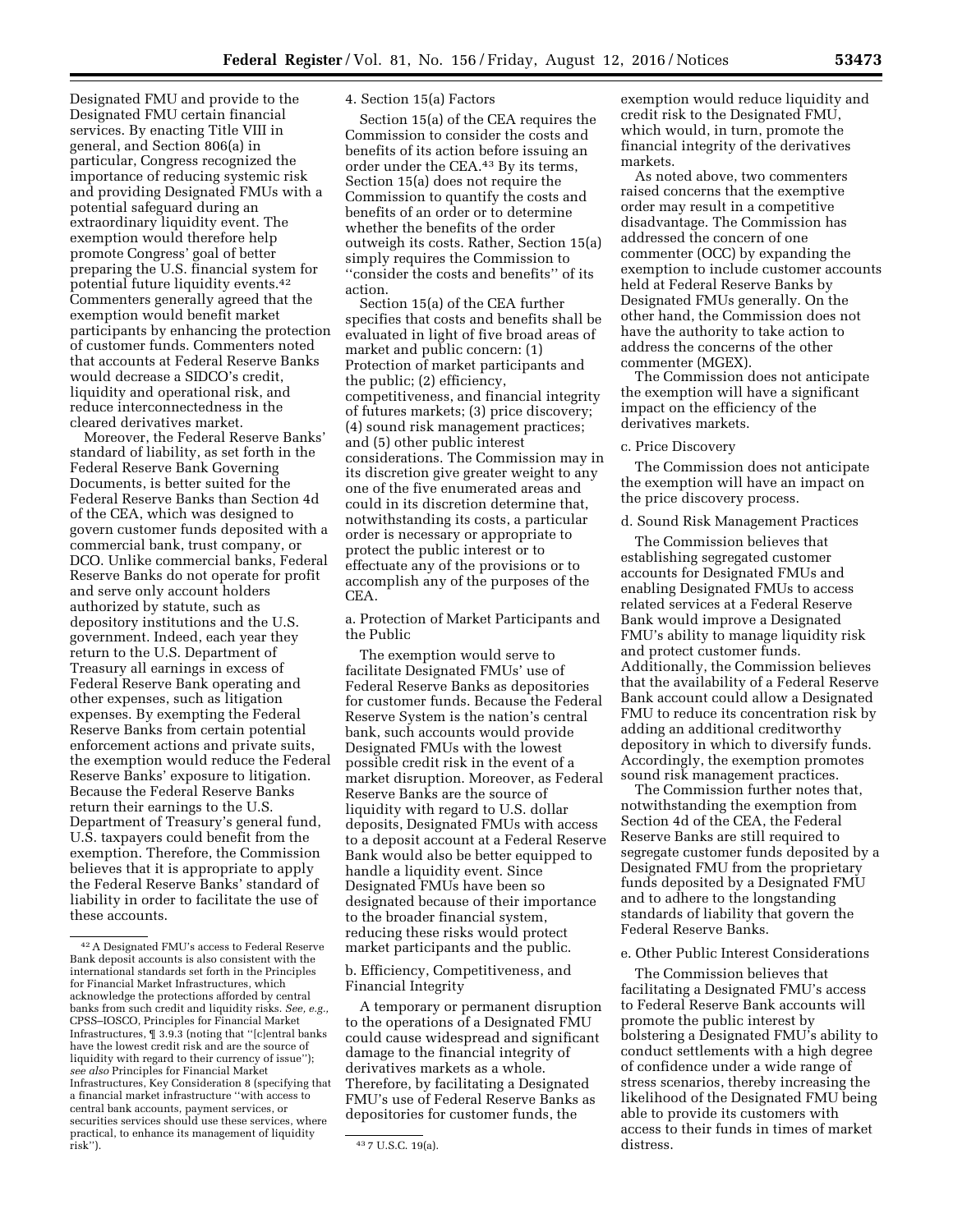## **VI. Order of Exemption**

After considering the above factors and the comment letters received in response to the request for comments, the Commission has determined to issue the following:

# Order

Pursuant to Title VIII of the Dodd-Frank Wall Street Reform and Consumer Protection Act (''Dodd-Frank Act''), the Financial Stability Oversight Council (''Council'') is required to designate those financial market utilities (''FMUs'') that the Council determines are, or are likely to become, systemically important. A derivatives clearing organization registered with the Commodity Futures Trading Commission (''Commission'') and designated by the Council as systemically important is referred to herein as a ''Designated FMU''. Under Section 806(a) of the Dodd-Frank Act, the Board of Governors (''Board'') of the Federal Reserve System is permitted to authorize a Federal Reserve Bank to establish and maintain a deposit account for, among others, a Designated FMU and provide certain services to the Designated FMU, subject to any applicable rules, orders, standards, or guidelines prescribed by the Board.

Designated FMUs are required to hold funds belonging to customers of their clearing members in accounts subject to Section 4d of the Commodity Exchange Act (''CEA''). In addition, Section 22 of the CEA would provide for private rights of action for damages against persons who violate Section 4d, or persons who willfully aid, abet, counsel, induce, or procure the commission of a violation of Section 4d. However, the Commission understands that deposit accounts maintained by any Federal Reserve Bank would be governed by applicable account agreements, operating circulars issued by Federal Reserve Banks for each service, the Federal Reserve Act, and Federal Reserve regulations and policies, and, with respect to book-entry securities services, the regulations of the domestic issuer of the securities or the issuer's regulator (''Federal Reserve Bank Governing Documents''). The Federal Reserve Bank Governing Documents, as may be amended from time to time, include, but are not limited to, Federal Reserve Bank Operating Circular No. 6 (governing funds transfers through the Fedwire Funds Service); Federal Reserve Bank Operating Circular No. 7 (governing the maintenance of and transfer services for book-entry securities accounts); 12 CFR part 210, subpart B (governing funds transfers

through the Fedwire Funds Service); and 31 CFR part 357, subpart B (setting forth the U.S. Department of the Treasury's regulations governing bookentry treasury bonds, notes, and bills).

The Commission understands that under the Federal Reserve Bank Governing Documents, a Federal Reserve Bank has no requirement or obligation to inquire as to the legitimacy or accuracy of the instructions, or the transactions related to those instructions, or compliance by the Designated FMU with its obligations under the CEA. To the extent that liability may accrue under the Federal Reserve Bank Governing Documents, the Commission understands that the Federal Reserve Bank may be held liable only for actual damages that are (i) incurred solely by the Designated FMU account holder, and (ii) proximately caused by the Federal Reserve Bank's failure to exercise ordinary care or act in good faith in accordance with the Federal Reserve Bank Governing Documents. The Commission is issuing an exemption to the Federal Reserve Banks in order to facilitate Federal Reserve Banks' ability to establish customer accounts for Designated FMUs.

Therefore, *it is ordered,* pursuant to Section 4(c) of the CEA, 7 U.S.C. 6(c), that the Federal Reserve Banks are granted an exemption from Sections 4d and 22 of the CEA, subject to the terms and conditions specified herein:

1. Segregation. Money, securities, and property deposited into a customer account established pursuant to the CEA by a Designated FMU with a Federal Reserve Bank shall be separately accounted for and not commingled with the money, securities, and property deposited into the account of any other person, including a proprietary account of the Designated FMU depositing such funds.

2. Information Requests. Federal Reserve Banks must reply promptly and directly to any request for confirmation of account balances or provision of any other information regarding or related to the customer account(s) of a Designated FMU that are established pursuant to the CEA from the director of the Division of Clearing and Risk of the Commission, or any successor division, or such director's designees.

3. Applicability to Federal Reserve Banks. Subject to the conditions contained herein, the order applies to all Federal Reserve Banks that provide customer accounts and other services to Designated FMUs. In addition, pursuant to the Federal Reserve's Key Policies for the Provision of Financial Services: Standards Related to Priced-Service

Activities of the Federal Reserve Banks, information obtained by the Board of Governors of the Federal Reserve System or its designees during the course of supervising Designated FMUs, pursuant to Title VIII of the Dodd-Frank Act, or any counterparty to a Designated FMU under any authority, shall not be attributed by the Commission to any Federal Reserve Bank providing accounts and financial services to Designated FMU account holders.

4. Reservation of Rights. This order is based upon the analysis set forth above. Any material change in law or circumstances pursuant to which this order is granted might require the Commission to reconsider its finding that the exemption contained herein is appropriate and/or consistent with the public interest and purposes of the CEA. Further, the Commission reserves the right, in its discretion, to revisit any of the terms and conditions of the relief provided herein, including but not limited to, making a determination that certain entities described herein should be subject to the Commission's full jurisdiction, and to condition, suspend, terminate, or otherwise modify or restrict the exemption granted in this order, as appropriate, upon its own motion.

Issued in Washington, DC, on August 8, 2016, by the Commission.

#### **Christopher J. Kirkpatrick,**

*Secretary of the Commission.* 

**Appendices to Order Exempting the Federal Reserve Banks From Sections 4d and 22 of the Commodity Exchange Act—Commission Voting Summary, Chairman's Statement, and Commissioner's Statement** 

# **Appendix 1—Commission Voting Summary**

On this matter, Chairman Massad and Commissioners Bowen and Giancarlo voted in the affirmative. No Commissioner voted in the negative.

# **Appendix 2—Statement of Chairman Timothy G. Massad**

Today, the Commission continues its work to ensure the resiliency of clearinghouses and protect customers in our markets. To provide the necessary context for these efforts, it is useful to look back at recent history.

Most participants in our markets will recall what happened at the beginning of the financial crisis in September 2008, when the Reserve Fund—a money market fund— ''broke the buck'' following the bankruptcy of Lehman Brothers. Redemptions were suspended and investors were not able to make withdrawals. As a result, many futures commission merchants (FCMs) were not able to access customer funds invested in the Reserve Fund. Absent relief by the CFTC, many would have been undercapitalized,